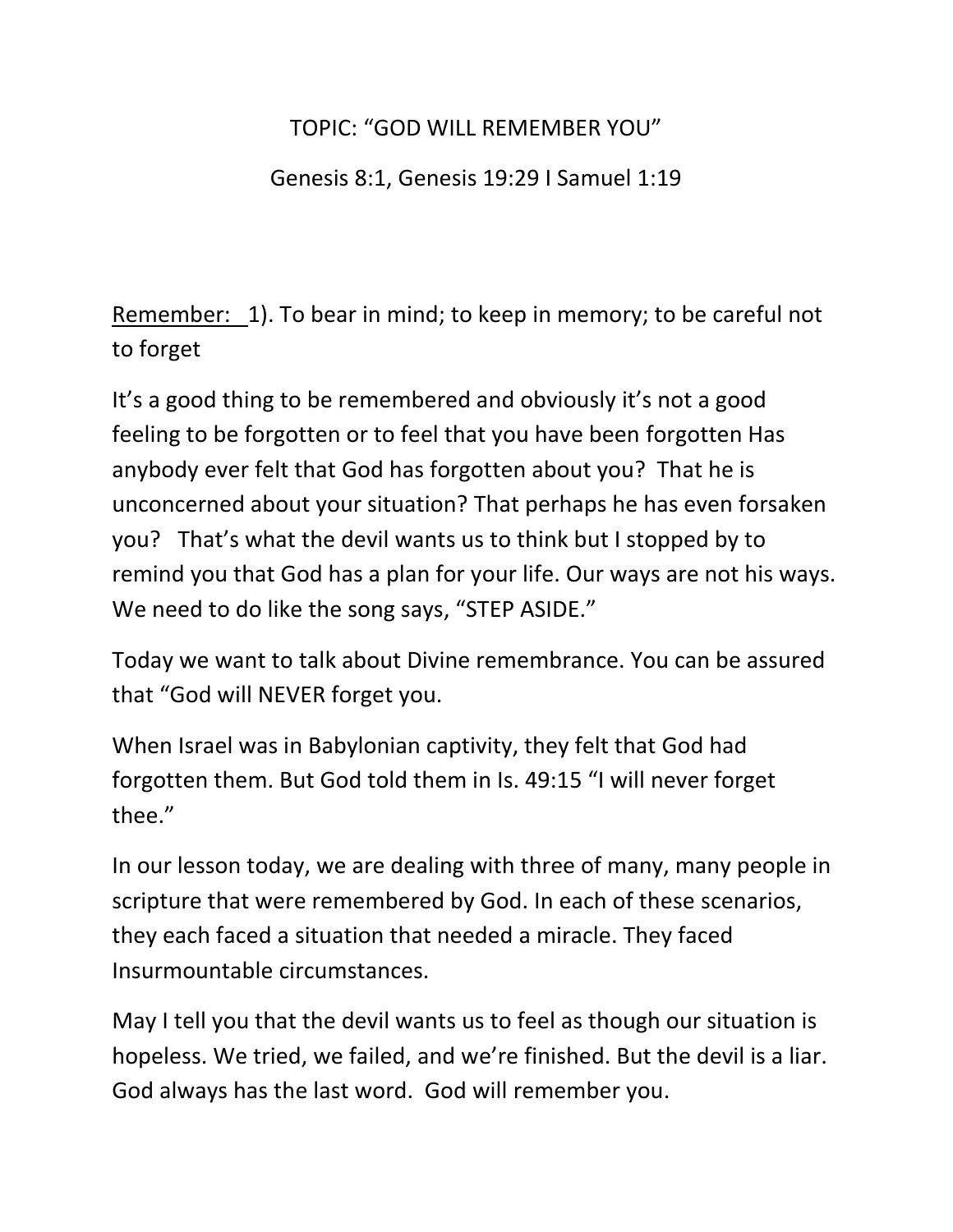NOAH: (Genesis 8:1) stayed on the Ark for over a year. I believe it was 1 year and 17 days. It was a horrible flood. Torrential downpours. I'm sure he spent many days overwhelmed. But when God remembered him, he gave him a new covenant and a new beginning.

Sometimes the enemy comes in like a flood but the Lord will lift up a standard against him. The devil thought it was over for Noah but Genesis 9:8 states that Noah lived AFTER the flood for 350 years.

ABRAHAM: (Genesis 19:29) God remembered Abraham and sent Lot out when he destroyed the cities of Sodom and Gomorrah.

Abraham is still having children to this day.

HANNAH (I Samuel 1:19) The Lord remembered her. He gave her the child she so desperately desired. Not only that but she ended up having five more children.

God delivered them and many more such as Jonah, Hezekiah, Paul and Silas, and many more but today God wants to remember you.

In Psalm 25 vs., 6-7 David said, "Remember, O Lord, thy tender mercies and thy loving kindnesses; for they have been ever of old. Remember not the sins of my youth, nor my transgressions, according to thy mercy remember thou me for they goodness sake O' Lord."